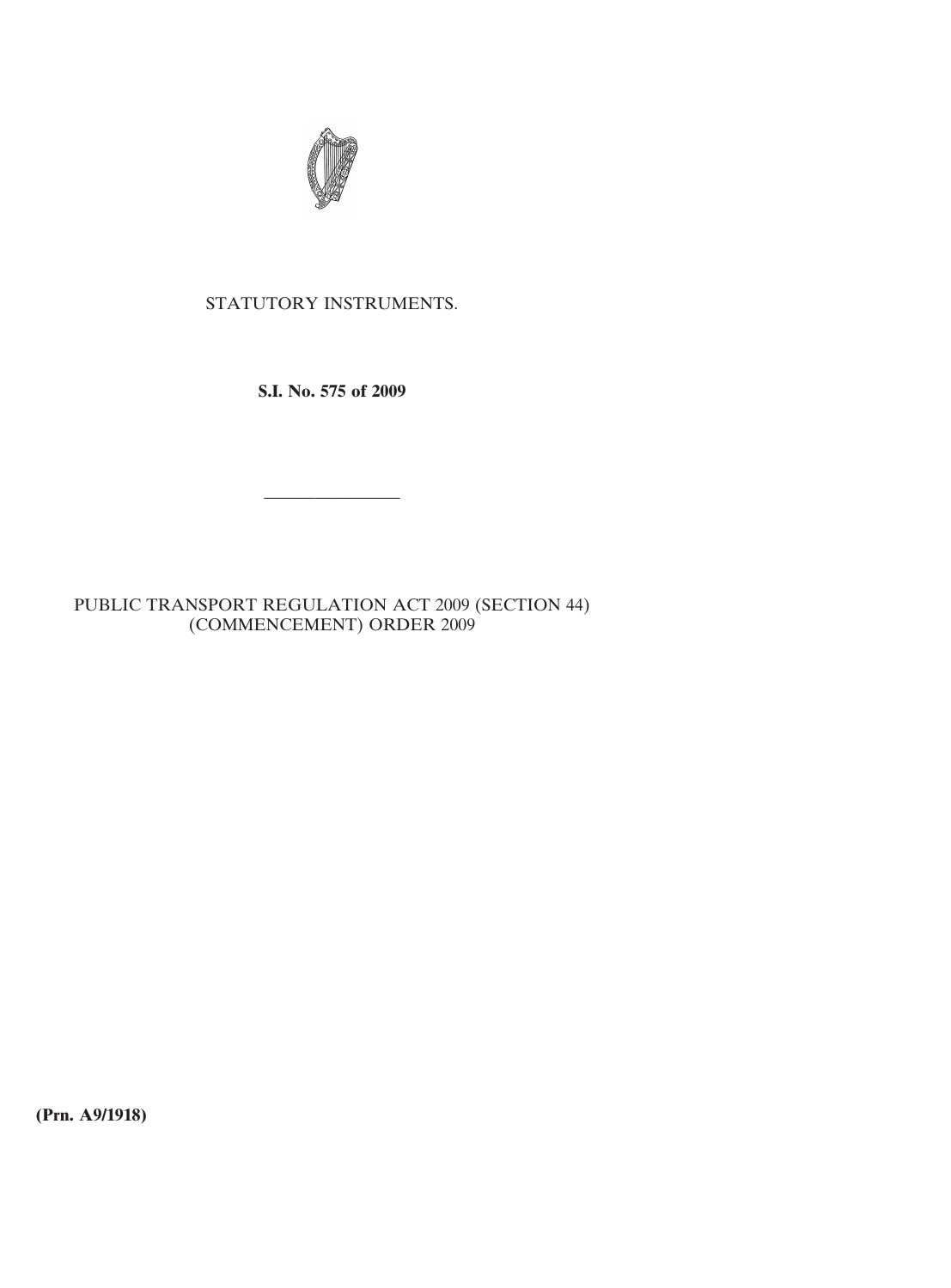## S.I. No. 575 of 2009

## PUBLIC TRANSPORT REGULATION ACT 2009 (SECTION 44) (COMMENCEMENT) ORDER 2009

I, NOEL DEMPSEY, Minister for Transport, in exercise of the powers conferred on me by section 44(2) of the Public Transport Regulation Act 2009 (No. 37 of 2009), hereby order as follows:

1. This Order may be cited as the Public Transport Regulation Act 2009 (Section 44) (Commencement) Order 2009.

2. The day fixed as the day on which section 44 of the Public Transport Regulation Act 2009 (No. 37 of 2009) comes into operation is 4 January 2010.



GIVEN under my Official Seal, 23 December 2009

> NOEL DEMPSEY, Minister for Transport.

*Notice of the making of this Statutory Instrument was published in "Iris Oifigiúil" of* 5*th January*, 2010.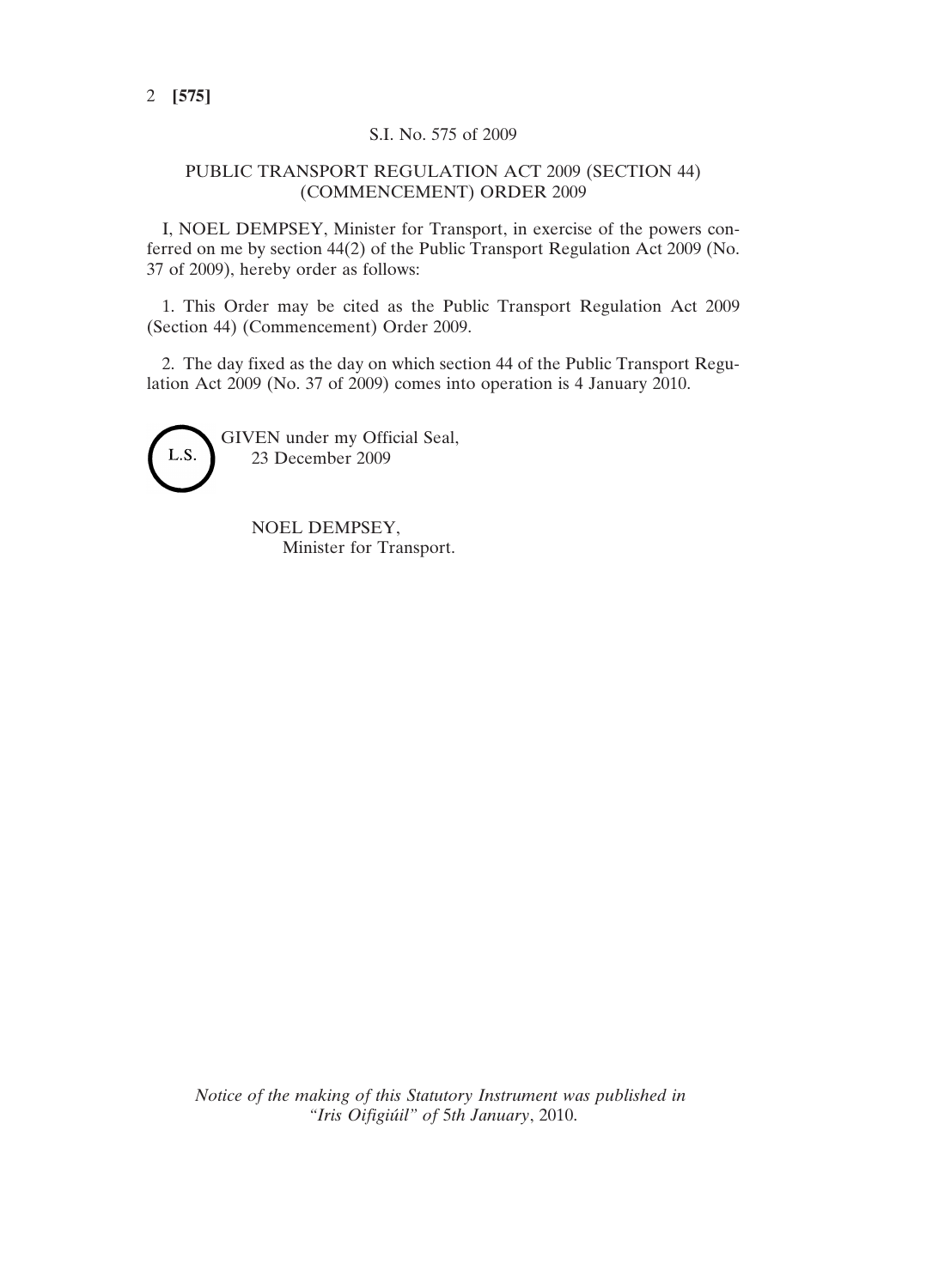## EXPLANATORY NOTE

*(This note is not part of the Instrument and does not purport to be a legal interpretation).*

This Order provides for the commencement of section 44 of the Public Transport Regulation Act 2009 (No. 37 of 2009) with effect from 4 January 2010.